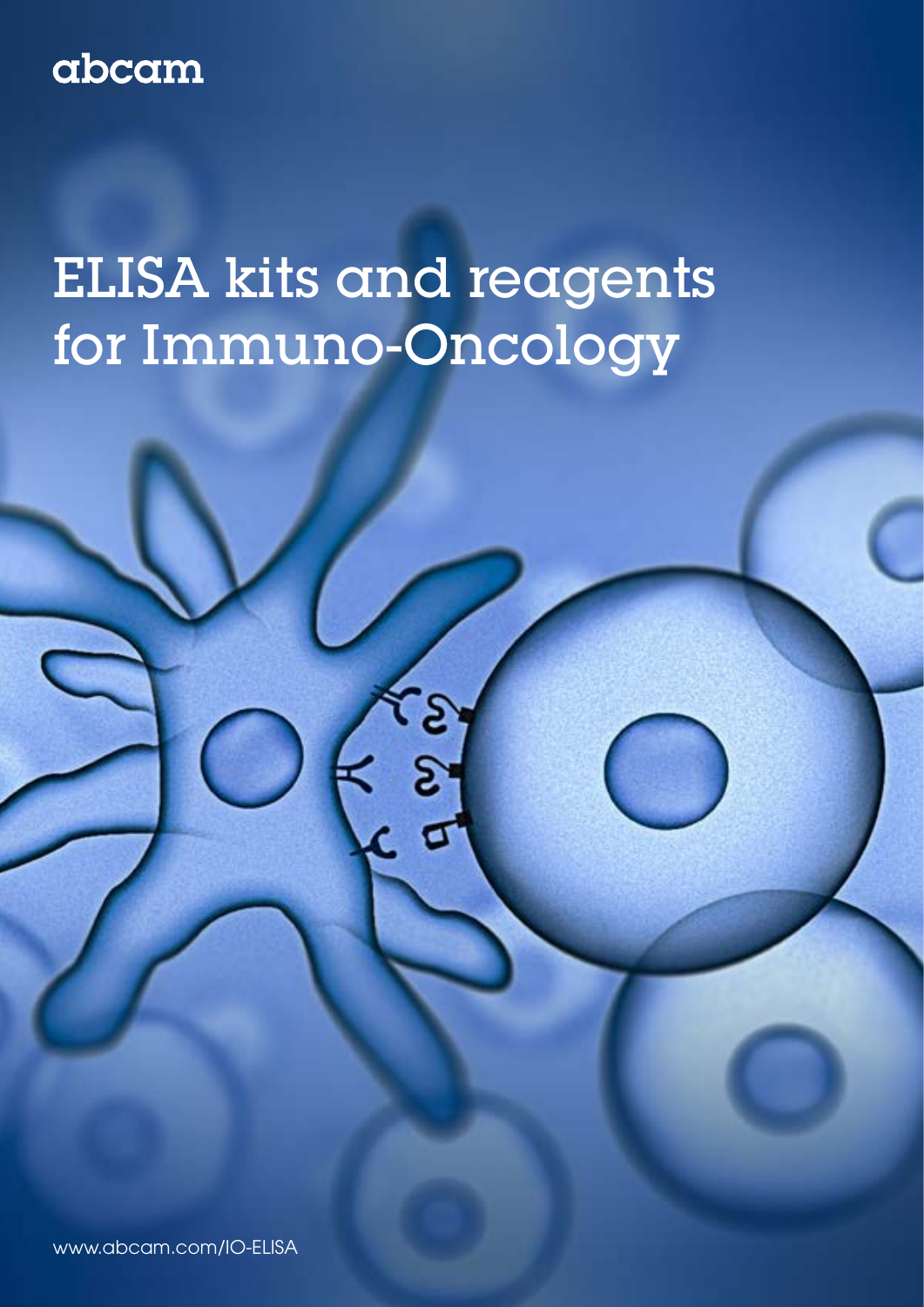## ELISA kits and reagents for Immuno-oncology

Our range of ELISA kits include our 90-min, single-wash [SimpleStep ELISA®](http://www.abcam.com/kits/simplestep-elisa-kits) kits and fluorescent [CatchPoint® SimpleStep ELISA®](https://www.abcam.com/kits/catchpoint-simplestep-elisa-kits) (SSE) that contain recombinant monoclonal antibodies for specific and sensitive results.

Our [matched antibody pair kits](https://www.abcam.com/kits/matched-antibody-pair-kits-for-elisa) for ELISA are made from recombinant monoclonal antibodies for consistent, specific, and sensitive results. They include a titrated capture and biotinylated detector antibody pair and a calibrated protein standard.

| $\left( \pm \right)$ | Target name           | Species abID |          | <b>SSE</b>   | Sensitivity<br>(ng/ml) | Range<br>(ng/ml) | Assay<br>time |                       |           |           |           |           |                       |    |           | Validated sample types |           |     |     |    |        |
|----------------------|-----------------------|--------------|----------|--------------|------------------------|------------------|---------------|-----------------------|-----------|-----------|-----------|-----------|-----------------------|----|-----------|------------------------|-----------|-----|-----|----|--------|
|                      |                       |              |          |              |                        |                  |               | C <sub>S</sub>        | S.        | HP        | EP        | <b>CP</b> | U                     | Sv | M         | CE.                    | TE.       | CL. | TL. | TH | CSF CM |
|                      | <b>B7-H4</b>          | Hu           | ab233633 | ✓            | 0.03                   | $0.023 - 1.5$    | 1h 30m        |                       |           |           |           |           |                       |    |           |                        | $\bullet$ |     |     |    |        |
|                      | CD28                  | Hu           | ab119514 |              | 0.18                   | $0.78 - 50$      | 3h 30m        | $\bullet\quad\bullet$ |           |           |           |           |                       |    |           |                        |           |     |     |    |        |
|                      | CD80 (B7-1)           | Hu           | ab171342 |              | 0.01                   | $0.062 - 4$      | 3h 30m        | $\bullet\quad\bullet$ |           |           |           |           |                       |    |           |                        |           |     |     |    |        |
|                      | CD80 (B7-1)           | Ms           | ab119578 |              | 0.01                   | $0.062 - 4$      | 3h 30m        | $\bullet\quad\bullet$ |           |           |           |           |                       |    |           |                        |           |     |     |    |        |
|                      | CD276 (B7-H3)         | Hu           | ab221831 | $\checkmark$ | 0.178                  | $0.578 - 37$     | 1h 30m        |                       |           |           |           |           | $\bullet\quad\bullet$ |    |           |                        |           |     |     |    |        |
|                      | CTLA-4                | Ms           | ab113346 |              | < 0.005                | $0.005 - 1.2$    | 4h 45m        |                       |           |           | $\bullet$ | $\bullet$ |                       |    |           |                        |           |     |     |    |        |
|                      | $PD-1$                | Ms           | ab210971 | $\checkmark$ | 0.021                  | $0.125 - 8$      | 1h 30m        | $\bullet$             |           |           |           |           |                       |    |           | $\bullet\quad\bullet$  |           |     |     |    |        |
|                      | PD-1H (VISTA) (B7-H5) | Ms           | ab231933 | $\checkmark$ | 0.044                  | $0.391 - 25$     | 1h 30m        |                       | $\bullet$ |           |           |           | $\bullet$             |    |           | $\bullet\quad\bullet$  |           |     |     |    |        |
|                      | PD-L1 (B7-H1)         | Hu           | ab214565 | $\checkmark$ | 0.003                  | $0.022 - 1.4$    | 1h 30m        |                       |           |           |           |           | $\bullet$             |    |           | $\bullet\quad\bullet$  |           |     |     |    |        |
|                      | PD-L1 (B7-H1)         | Hu           | ab229414 | $\checkmark$ | 0.002                  | $0.003 - 2.8$    | 1h 30m        | $\bullet$             | $\bullet$ | $\bullet$ |           |           | $\bullet$             |    |           | $\bullet\quad\bullet$  |           |     |     |    |        |
|                      | PD-L2 (B7-DC)         | Hu           | ab231928 | $\checkmark$ | 0.003                  | $0.015 - 1$      | 1h 30m        |                       |           |           |           |           | $\bullet$             |    | $\bullet$ |                        |           |     |     |    |        |

#### B7-CD28 ligand-receptor family ELISA kits

#### B7-CD28 ligand-receptor family matched antibody pair kits

| Target name   | Species abID |          | Range (ng/ml) |
|---------------|--------------|----------|---------------|
| CD276 (B7-H3) | Hu           | ab222281 | $0.250 - 16$  |
| $PD-1$        | Ms           | ab217609 | $0.250 - 16$  |

 $+$ 

#### Chemokines and chemokine ligands ELISA kits

| $\left( +\right)$ | Target name   | Species abID |          | <b>SSE</b>   | Sensitivity<br>(ng/ml) | Range<br>(ng/ml) | Assay<br>time | Validated sample types |    |           |           |           |   |    |   |    |  |                        |    |  |           |
|-------------------|---------------|--------------|----------|--------------|------------------------|------------------|---------------|------------------------|----|-----------|-----------|-----------|---|----|---|----|--|------------------------|----|--|-----------|
|                   |               |              |          |              |                        |                  |               | CS <sub></sub>         | S. | <b>HP</b> | EP        | <b>CP</b> | U | Sv | M | CE |  | TE CL                  | TL |  | TH CSF CM |
|                   | CXCL5         | Hu           | ab212163 | $\checkmark$ | 0.002                  | $0.015 - 1$      | 1h 30m        | $\bullet$              |    | $\bullet$ | $\bullet$ | $\bullet$ |   |    |   |    |  |                        |    |  |           |
|                   | CXCL5         | Ms           | ab100719 |              | < 0.035                | $0.031 - 2$      | 4h 45m        |                        |    |           | $\bullet$ | $\bullet$ |   |    |   |    |  |                        |    |  |           |
|                   | CXCL5         | Rt           | ab100774 |              | < 0.02                 | $0.025 - 6$      | 4h 45m        |                        |    |           |           | $\bullet$ |   |    |   |    |  |                        |    |  |           |
|                   | CXCL5         | $R+$         | ab100775 |              | < 0.015                | $0.008 - 6$      | 4h 45m        |                        |    |           |           |           |   |    |   |    |  | $\bullet\quad \bullet$ |    |  |           |
|                   | $IL-8$        | Hu           | ab214030 | $\checkmark$ | < 0.002                | $0.004 - 0.25$   | 1h 30m        | $\bullet$              |    | $\bullet$ | $\bullet$ | $\bullet$ |   |    |   |    |  |                        |    |  |           |
|                   | $IL-8$        | Hu           | ab229402 | $\checkmark$ | < 0.001                | $0.0005 - 2$     | 1h 30m        |                        |    |           |           | $\bullet$ |   |    |   |    |  |                        |    |  |           |
|                   | $IL-8$        | Hu           | ab46032  |              | < 0.025                | $0.062 - 2$      | 1h 40m        |                        |    |           |           | $\bullet$ |   |    |   |    |  |                        |    |  |           |
|                   | $IL-8$        | Hu           | ab100575 |              | < 0.001                | $0.001 - 0.6$    | 4h 45m        |                        |    |           |           | $\bullet$ |   |    |   |    |  |                        |    |  |           |
|                   | $IL-8$        | Hu           | ab100576 |              | < 0.001                | $0.001 - 0.6$    | 4h 45m        |                        |    |           |           |           |   |    |   |    |  | $\bullet\quad \bullet$ |    |  |           |
|                   | RANTES (CCL5) | Hu           | ab174446 | $\checkmark$ | 0.002                  | $0.003 - 0.2$    | 1h 30m        |                        |    |           | $\bullet$ | $\bullet$ |   |    |   |    |  |                        |    |  | $\bullet$ |
|                   | RANTES (CCL5) | Hu           | ab100633 |              | < 0.003                | $0.003 - 2$      | 4h 45m        | $\bullet$              |    |           | $\bullet$ | $\bullet$ |   |    |   |    |  |                        |    |  |           |
|                   | RANTES (CCL5) | Ms           | ab215537 | ✓            | 0.005                  | $0.008 - 0.5$    | 1h 30m        | $\bullet\quad\bullet$  |    |           |           |           |   |    |   |    |  |                        |    |  |           |
|                   | RANTES (CCL5) | Ms           | ab100739 |              | < 0.001                | $0.0008 - 0.2$   | 4h 45m        | $\bullet$              |    | $\bullet$ | $\bullet$ | $\bullet$ |   |    |   |    |  |                        |    |  |           |
|                   | RANTES (CCL5) | $R+$         | ab213907 |              | < 0.001                | $0.016 - 1$      | 3h 30m        |                        |    |           |           | $\bullet$ |   |    |   |    |  |                        |    |  |           |

All ELISA in the list are coated ELISA kits, and are available as 1x96 tests. Overall, listed ELISA kits have intra- and inter-assay precision lower than 10% (CV).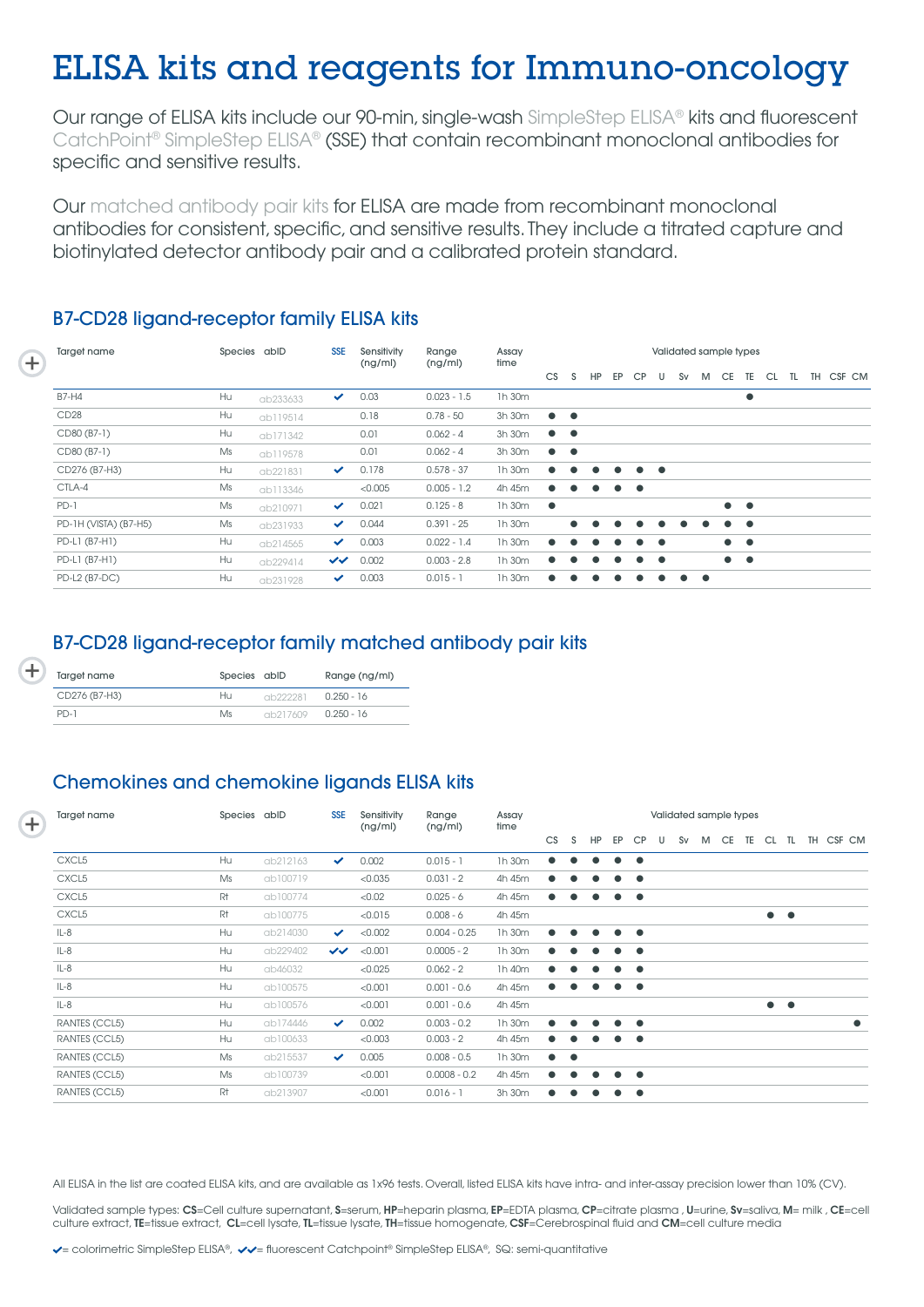#### Chemokines and chemokine ligands matched antibody pair kits

| Target name   | Species ablD |          | Range (ng/ml)   |
|---------------|--------------|----------|-----------------|
| CXCL5         | Hu           | nb215074 | $0.004 - 0.25$  |
| $IL - 8$      | Hu.          | ab215402 | $0.002 - 0.125$ |
| RANTES (CCL5) | Ms           | ab213736 | $0.008 - 0.5$   |

#### Cytokines and cytokine receptors ELISA kits

| Target name   | Species abID   |          | <b>SSE</b>   | Sensitivity | Range            | Assay  |           |           |           |                                   |                        | Validated sample types |           |           |           |                        |                              |           |
|---------------|----------------|----------|--------------|-------------|------------------|--------|-----------|-----------|-----------|-----------------------------------|------------------------|------------------------|-----------|-----------|-----------|------------------------|------------------------------|-----------|
|               |                |          |              | (ng/ml)     | (ng/ml)          | time   | CS        | S         | HP        | EP                                | CP                     |                        |           |           |           |                        | U Sv M CE TE CL TL TH CSF CM |           |
| <b>IFNg</b>   | Hu             | ab174443 | ✓            | 0.47        | $0.468 - 30$     | 1h 30m | $\bullet$ | 0         | $\bullet$ | $\bullet$                         | $\bullet$              |                        |           |           |           |                        |                              |           |
| <b>IFNg</b>   | Hu             | ab229415 | ンン           | 0.025       | $0.060 - 30$     | 1h 30m | $\bullet$ |           |           | $\bullet$                         | $\bullet$              |                        |           |           |           |                        |                              |           |
| <b>IFNg</b>   | Hu             | ab46025  |              | < 0.005     | $0.012 - 0.4$    | 2h 40m | $\bullet$ | $\bullet$ | ٠         | $\bullet$                         | $\bullet$              |                        |           |           |           |                        |                              |           |
| <b>IFNg</b>   | Hu             | ab46048  |              | < 0.0007    | $0.0007 - 0.025$ | 3h 00m |           | $\bullet$ |           | $\bullet$                         | $\bullet$              |                        |           |           |           |                        |                              | $\bullet$ |
| <b>IFNg</b>   | Hu             | ab100537 |              | < 0.015     | $0.02 - 15$      | 4h 45m | $\bullet$ |           |           |                                   | $\bullet$              |                        |           |           |           |                        |                              |           |
| <b>IFNg</b>   | Ms             | ab100689 |              | < 0.005     | $0.003 - 2$      | 4h 45m | $\bullet$ | $\bullet$ |           |                                   | $\bullet$              |                        |           |           |           |                        |                              |           |
| <b>IFNg</b>   | Ms             | ab100690 |              | < 0.01      | $0.003 - 2$      | 4h 45m | $\bullet$ |           | $\bullet$ | $\bullet$                         | $\bullet$              |                        |           |           | $\bullet$ | $\bullet$              |                              |           |
| <b>IFNg</b>   | Ms             | ab46081  |              | < 0.015     | $0.031 - 1$      | 3h 45m |           |           |           |                                   |                        |                        |           |           |           | $\bullet$              |                              | $\bullet$ |
| <b>IFNg</b>   | Rt             | ab46107  |              | < 0.01      | $0.031 - 1$      | 3h 45m | $\bullet$ |           | ٠         |                                   | $\bullet$              |                        |           |           |           |                        |                              |           |
| $IL-Ib$       | Hu             | ab214025 | ✓            | 0.005       | $0.014 - 0.9$    | 1h 30m | $\bullet$ |           |           |                                   | $\bullet$              |                        |           |           |           |                        |                              |           |
| $IL-1b$       | Hu             | ab100562 |              | < 0.0003    | $0.048 - 0.1$    | 4h 45m | $\bullet$ |           |           |                                   | $\bullet$              |                        |           |           |           |                        |                              |           |
| $IL-1b$       | Hu             | ab46052  |              | 0.006       | $0.016 - 0.5$    | 3h 45m |           |           |           |                                   | ٠                      |                        |           |           |           |                        |                              |           |
| $IL-1b$       | Ms             | ab197742 | ✓            | 0.001       | $0.001 - 0.1$    | 1h 30m |           |           |           |                                   | $\bullet$<br>$\bullet$ |                        | $\bullet$ | $\bullet$ |           |                        |                              |           |
| $IL-1b$       | Ms             | ab100704 |              | < 0.005     | $0.003 - 2$      | 4h 45m | $\bullet$ |           | <b>.</b>  |                                   | $\bullet$              |                        |           |           |           |                        |                              |           |
| $IL-1b$       | Ms             | ab100705 |              | < 0.005     | $0.003 - 2$      | 4h 45m |           |           |           |                                   |                        |                        | $\bullet$ | $\bullet$ |           |                        |                              |           |
| IL2-R (CD122) | Hu             | ab46036  |              | 0.032       | $0.069 - 2.22$   | 3h 45m | $\bullet$ | $\bullet$ | ٠         | $\bullet$                         | $\bullet$              |                        |           |           |           |                        |                              |           |
| $IL-4$        | Hu             | ab215089 | $\checkmark$ | 0.001       | $0.006 - 0.4$    | 1h 30m | $\bullet$ |           |           |                                   | $\bullet$              |                        |           |           |           |                        |                              |           |
| $IL - 4$      | Hu             | ab46063  |              | 0.0003      | $0.0003 - 0.1$   | 3h 15m |           |           |           |                                   | $\bullet$              |                        |           |           |           |                        |                              | $\bullet$ |
| $IL - 4$      | Hu             | ab100570 |              | < 0.005     | $0.003 - 0.2$    | 4h 45m | $\bullet$ | e         |           | $\bullet$                         | $\bullet$              |                        |           |           |           |                        |                              |           |
| $IL - 4$      | Ms             | ab221833 | ✓            | 0.006       | $0.018 - 1.2$    | 1h 30m | $\bullet$ | $\bullet$ |           |                                   |                        |                        | $\bullet$ | $\bullet$ |           |                        |                              |           |
| $IL-4$        | Ms             | ab100710 |              | < 0.001     | $0.0009 - 0.2$   | 4h 45m |           |           |           |                                   |                        |                        |           |           | $\bullet$ | $\bullet$              |                              |           |
| $IL-4$        | Rt             | ab100770 |              | < 0.001     | $0.0007 - 0.16$  | 4h 45m | $\bullet$ |           |           | $\bullet$                         | $\bullet$              |                        |           |           |           |                        |                              |           |
| $IL-4$        | R <sup>†</sup> | ab100771 |              | < 0.001     | $0.0007 - 0.16$  | 4h 45m |           |           |           |                                   |                        |                        |           |           | $\bullet$ | $\bullet$              |                              |           |
| $IL-4$        | R <sup>†</sup> | ab46073  |              | < 0.015     | $0.031 - 1$      | 4h 45m | $\bullet$ |           |           |                                   | $\bullet$              |                        |           |           |           |                        |                              |           |
| $IL-6$        | Hu             | ab178013 | ✓            | 0.0016      | $0.008 - 0.5$    | 1h 30m |           |           |           |                                   | $\bullet$              |                        |           |           |           |                        |                              |           |
| $IL-6$        | Hu             | ab46042  |              | < 0.0008    | $0.001 - 0.05$   | 3h 45m |           |           |           |                                   | $\bullet$              |                        |           |           |           |                        |                              |           |
| $IL-6$        | Hu             | ab46027  |              | < 0.002     | $0.006 - 0.2$    | 1h 45m |           |           |           |                                   | $\bullet$              |                        |           | $\bullet$ |           |                        |                              |           |
| $IL-6$        | Hu             | ab100572 |              | < 0.003     | $0.001 - 1$      | 4h 45m |           |           |           |                                   | $\bullet$              |                        |           |           |           |                        |                              |           |
| $IL-6$        | Ms             | ab222503 | ✓            | 0.011       | $0.015 - 1$      | 1h 30m |           |           |           |                                   | $\bullet$              |                        |           |           |           |                        |                              |           |
| $IL-6$        | Ms             | ab100712 |              | < 0.002     | $0.0008 - 0.6$   | 4h 45m | $\bullet$ |           | $\bullet$ | $\bullet$                         | $\bullet$              |                        |           |           |           |                        |                              |           |
| $IL-6$        | Ms             | ab100713 |              | < 0.002     | $0.0008 - 0.6$   | 4h 45m |           |           |           |                                   |                        |                        |           |           | $\bullet$ | $\bullet$              |                              |           |
| $IL-10$       | Hu             | ab185986 | ✓            | 0.006       | $0.006 - 5$      | 1h 30m | $\bullet$ | 0         |           | $\bullet$                         | $\bullet$              |                        |           |           |           |                        |                              |           |
| $IL-10$       | Hu             | ab229436 | $\checkmark$ | 0.005       | $0.006 - 45$     | 1h 30m | $\bullet$ | $\bullet$ |           | $\bullet$                         | $\bullet$              |                        |           |           |           |                        |                              |           |
| $IL-10$       | Hu             | ab46059  |              | < 0.001     | $0.001 - 0.05$   | 3h 15m |           |           |           |                                   | $\bullet$              |                        |           |           |           |                        |                              | $\bullet$ |
| $IL-10$       | Hu             | ab100549 |              | < 0.001     | $0.002 - 0.15$   | 4h 45m |           |           |           |                                   | $\bullet$              |                        |           |           |           |                        |                              |           |
| $IL-10$       | Hu             | ab46034  |              | < 0.005     | $0.012 - 0.4$    | 2h 45m | $\bullet$ | $\bullet$ | $\bullet$ | $\bullet$                         | $\bullet$              |                        |           |           |           |                        |                              |           |
| $IL-10$       | $\mathsf{Ms}$  | ab46103  |              | < 0.02      | $0.031 - 1$      | 3h 45m |           | e         |           |                                   |                        |                        |           |           |           |                        |                              | $\bullet$ |
| $IL-10$       | Ms             | ab100697 |              | < 0.045     | $0.078 - 5$      | 4h 45m |           |           |           |                                   |                        |                        |           |           |           |                        |                              |           |
| $IL-10$       | Ms             | ab108870 |              | 0.03        | $0.031 - 2$      | 5h 00m |           |           |           |                                   |                        |                        |           | $\bullet$ |           |                        |                              |           |
| $IL-10$       | Rt             | ab214566 | ✓            | 0.005       | $0.031 - 2$      | 1h 30m | $\bullet$ |           |           |                                   | $\bullet$              |                        |           |           |           |                        |                              |           |
| $IL-10$       | R <sup>†</sup> | ab100764 |              | < 0.01      | $0.008 - 6$      | 4h 45m | $\bullet$ | $\bullet$ | $\bullet$ | $\bullet$                         | $\bullet$              |                        |           |           |           |                        |                              |           |
| $IL-10$       | R <sup>†</sup> | ab100765 |              | <10         | $0.082 - 6$      | 4h 45m |           |           |           |                                   |                        |                        |           |           |           | $\bullet\quad \bullet$ |                              |           |
| IL-12-p70     | Hu             | ab223592 | ✓            | 0.014       | $0.031 - 2$      | 1h 30m | $\bullet$ | $\bullet$ | $\bullet$ | $\bullet$                         | $\bullet$              |                        |           |           |           |                        |                              |           |
| IL-12-p70     | Hu             | ab213791 |              | < 0.002     | $0.008 - 0.5$    | 3h 30m | $\bullet$ | $\bullet$ |           |                                   |                        |                        |           |           |           |                        |                              |           |
| IL-12-p70     | Hu             | ab100552 |              | < 0.001     | $0.0008 - 0.6$   | 4h 45m | $\bullet$ |           |           | $\bullet\quad\bullet\quad\bullet$ |                        |                        |           |           |           |                        |                              |           |

All ELISA in the list are coated ELISA kits, and are available as 1x96 tests. Overall, listed ELISA kits have intra- and inter-assay precision lower than 10% (CV).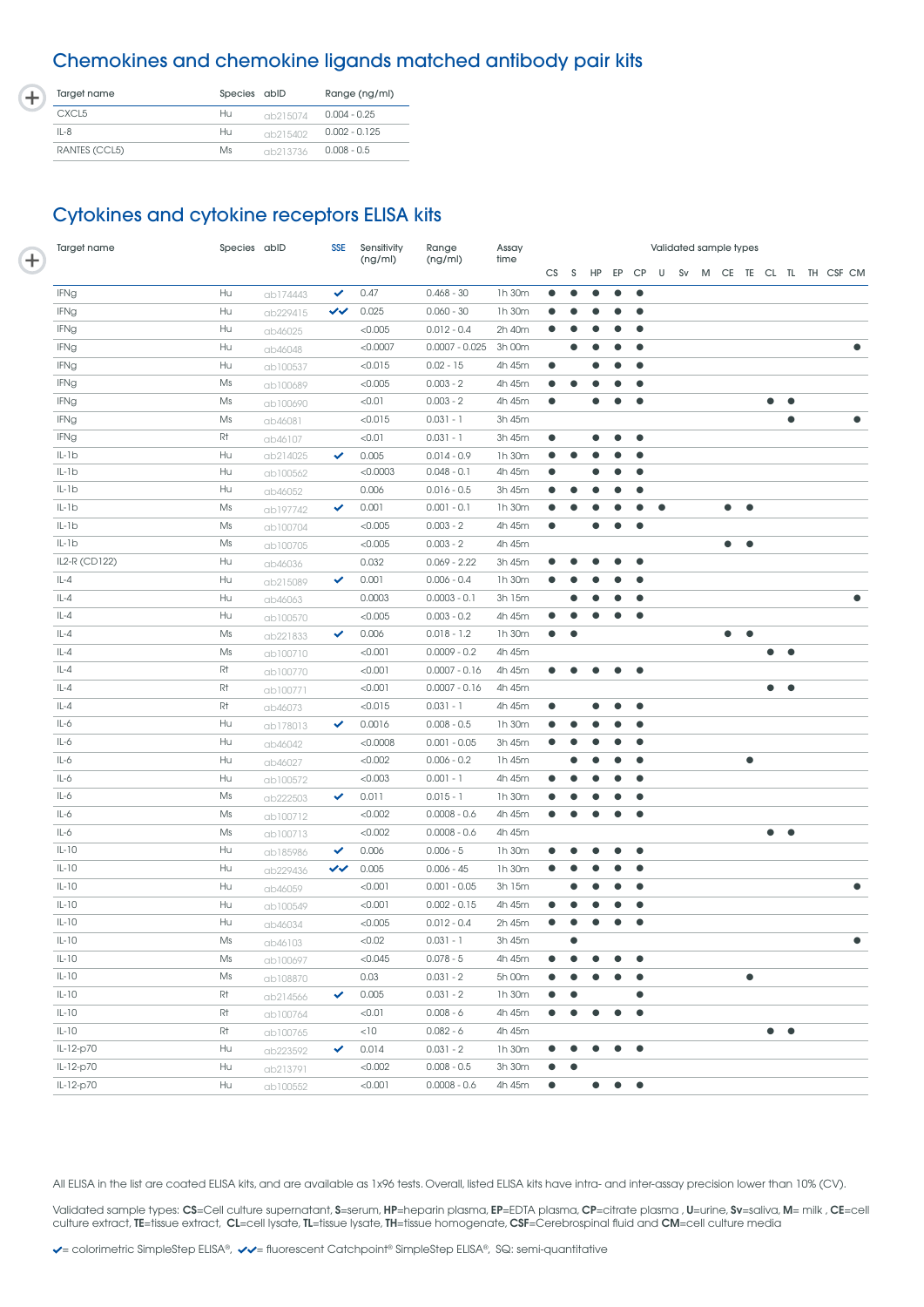#### Cytokines and cytokine receptors ELISA kits (continued)

 $($ 

 $\pm$ 

| Target name     | Species ablD   |          | <b>SSE</b>   | Sensitivity<br>(ng/ml) | Range<br>(ng/ml) | Assay<br>time |           |           |           |           |           |           |  | Validated sample types |                        |  |                            |
|-----------------|----------------|----------|--------------|------------------------|------------------|---------------|-----------|-----------|-----------|-----------|-----------|-----------|--|------------------------|------------------------|--|----------------------------|
|                 |                |          |              |                        |                  |               | CS        | - S       | HP        | EP        | <b>CP</b> | $\cup$    |  |                        |                        |  | SV M CE TE CL TL TH CSF CM |
| IL-12/IL-23 p40 | Hu             | ab220656 | $\checkmark$ | 0.006                  | $0.031 - 2$      | 1h 30m        | $\bullet$ | $\bullet$ | $\bullet$ | $\bullet$ | $\bullet$ |           |  |                        |                        |  |                            |
| $IL-13$         | Hu             | ab178014 | $\checkmark$ | 0.039                  | $0.078 - 5$      | 1h 30m        | $\bullet$ |           |           |           | $\bullet$ |           |  |                        |                        |  |                            |
| $IL-13$         | Hu             | ab46038  |              | < 0.001                | $0.003 - 0.1$    | 2h 10m        |           |           |           |           | $\bullet$ |           |  |                        |                        |  | $\bullet$                  |
| $IL-13$         | Hu             | ab100553 |              | < 0.00015              | $0.0001 - 0.04$  | 4h 45m        | $\bullet$ |           |           |           | $\bullet$ |           |  |                        |                        |  |                            |
| $IL-13$         | Ms             | ab219634 | $\checkmark$ | 0.001                  | $0.002 - 0.125$  | 1h 30m        |           |           |           |           | $\bullet$ |           |  |                        |                        |  |                            |
| $IL-13$         | Ms             | ab100700 |              | < 0.006                | $0.008 - 2$      | 4h 45m        | ●         |           |           |           | $\bullet$ |           |  |                        |                        |  |                            |
| $IL-13$         | R <sup>†</sup> | ab100766 |              | < 0.02                 | $0.027 - 20$     | 4h 45m        |           |           |           |           |           |           |  |                        | $\bullet\quad\bullet$  |  |                            |
| $IL-21$         | Hu             | ab119542 |              | 0.02                   | $0.078 - 5$      | 4h 10m        | $\bullet$ | $\bullet$ |           |           |           |           |  |                        |                        |  |                            |
| $IL-21$         | Ms             | ab100707 |              | < 0.006                | $0.008 - 2$      | 4h 45m        | $\bullet$ |           | $\bullet$ | $\bullet$ | $\bullet$ |           |  |                        |                        |  |                            |
| $IL-21$         | Ms             | ab171180 |              | < 0.01                 | $0.062 - 4$      | 3h 45m        | $\bullet$ | $\bullet$ |           |           |           |           |  |                        |                        |  |                            |
| $IL-23$         | Hu             | ab221837 | $\checkmark$ | 0.016                  | $0.039 - 2.5$    | 1h 30m        | ●         |           |           | $\bullet$ | $\bullet$ |           |  |                        |                        |  |                            |
| $IL-23$         | Hu             | ab64708  |              | < 0.02                 | $0.156 - 5$      | 2h 45m        |           |           |           |           | $\bullet$ |           |  |                        |                        |  |                            |
| MCP1 (CCL2)     | Hu             | ab179886 | $\checkmark$ | 0.001                  | $0.005 - 0.3$    | 1h 30m        |           |           |           |           |           | $\bullet$ |  |                        |                        |  |                            |
| MCP1 (CCL2)     | Hu             | ab100586 |              | < 0.002                | $0.002 - 0.5$    | 4h 45m        |           |           |           |           | $\bullet$ |           |  |                        |                        |  |                            |
| MCP1 (CCL2)     | Ms             | ab208979 | $\checkmark$ | 0.0005                 | $0.001 - 0.1$    | 1h 30m        |           |           |           |           | $\bullet$ |           |  |                        |                        |  |                            |
| MCP1 (CCL2)     | Ms             | ab100721 |              | < 0.003                | $0.0027 - 2$     | 4h 45m        | $\bullet$ |           |           | $\bullet$ | $\bullet$ |           |  |                        |                        |  |                            |
| MCP1 (CCL2)     | Ms             | ab100722 |              | < 0.003                | $0.0027 - 2$     | 4h 45m        |           |           |           |           |           |           |  |                        | $\bullet\quad\bullet$  |  |                            |
| MCP1 (CCL2)     | R <sup>†</sup> | ab219045 | $\checkmark$ | 0.006                  | $0.013 - 0.815$  | 1h 30m        | $\bullet$ |           |           |           | $\bullet$ |           |  |                        |                        |  |                            |
| MCP1 (CCL2)     | R <sup>†</sup> | ab100777 |              | < 0.015                | $0.025 - 18$     | 4h 45m        | $\bullet$ | $\bullet$ |           | $\bullet$ | $\bullet$ |           |  |                        |                        |  |                            |
| MCP1 (CCL2)     | R <sup>†</sup> | ab100778 |              | < 0.015                | $0.025 - 18$     | 4h 45m        |           |           |           |           |           |           |  |                        | $\bullet\quad \bullet$ |  |                            |
| <b>TSLP</b>     | Hu             | ab192149 | $\checkmark$ | 0.003                  | $0.016 - 1$      | 1h 30m        | $\bullet$ | $\bullet$ |           |           |           |           |  |                        |                        |  |                            |
| <b>TSLP</b>     | Hu             | ab155444 |              | < 0.003                | $0.003 - 0.8$    | 4h 45m        |           |           |           |           | $\bullet$ |           |  |                        |                        |  |                            |
| <b>TSLP</b>     | Ms             | ab155461 |              | < 0.001                | $0.001 - 0.2$    | 4h 45m        | $\bullet$ |           |           |           | $\bullet$ |           |  |                        |                        |  |                            |
|                 |                |          |              |                        |                  |               |           |           |           |           |           |           |  |                        |                        |  |                            |

#### Cytokines and cytokine receptors matched antibody pair kits

| Target name     | Species abID |          | Range (ng/ml)   |
|-----------------|--------------|----------|-----------------|
| $II - 1b$       | Hu           | ab217608 | $0.031 - 2$     |
| $IL - 1b$       | Ms           | ab210895 | $0.007 - 0.5$   |
| $II - 4$        | Hu           | ab218800 | $0.004 - 0.25$  |
| $IL-4$          | Ms           | ab222274 | $0.001 - 0.125$ |
| $IL-6$          | Ms           | ab213749 | $0.015 - 0.1$   |
| $IL-10$         | Ms           | ab214473 | $0.008 - 0.5$   |
| $IL-10$         | Rt           | ab218796 | $0.031 - 2$     |
| IL-12/IL-23 p40 | Hu           | ab222270 | $0.016 - 1$     |
| $II - 13$       | Hu           | ab224648 | $0.016 - 1$     |
| $IL - 13$       | Ms           | ab221432 | $0.001 - 0.125$ |
| $IL-23$         | Hu           | ab222278 | $0.016 - 1$     |
| MCP-1 (CCL2)    | Hu           | ab214476 | $0.004 - 0.25$  |
| MCP-1 (CCL2)    | Ms           | ab210894 | $0.003 - 0.2$   |
| MCP-1 (CCL2)    | Rt           | ab221434 | $0.004 - 0.25$  |

All ELISA in the list are coated ELISA kits, and are available as 1x96 tests. Overall, listed ELISA kits have intra- and inter-assay precision lower than 10% (CV).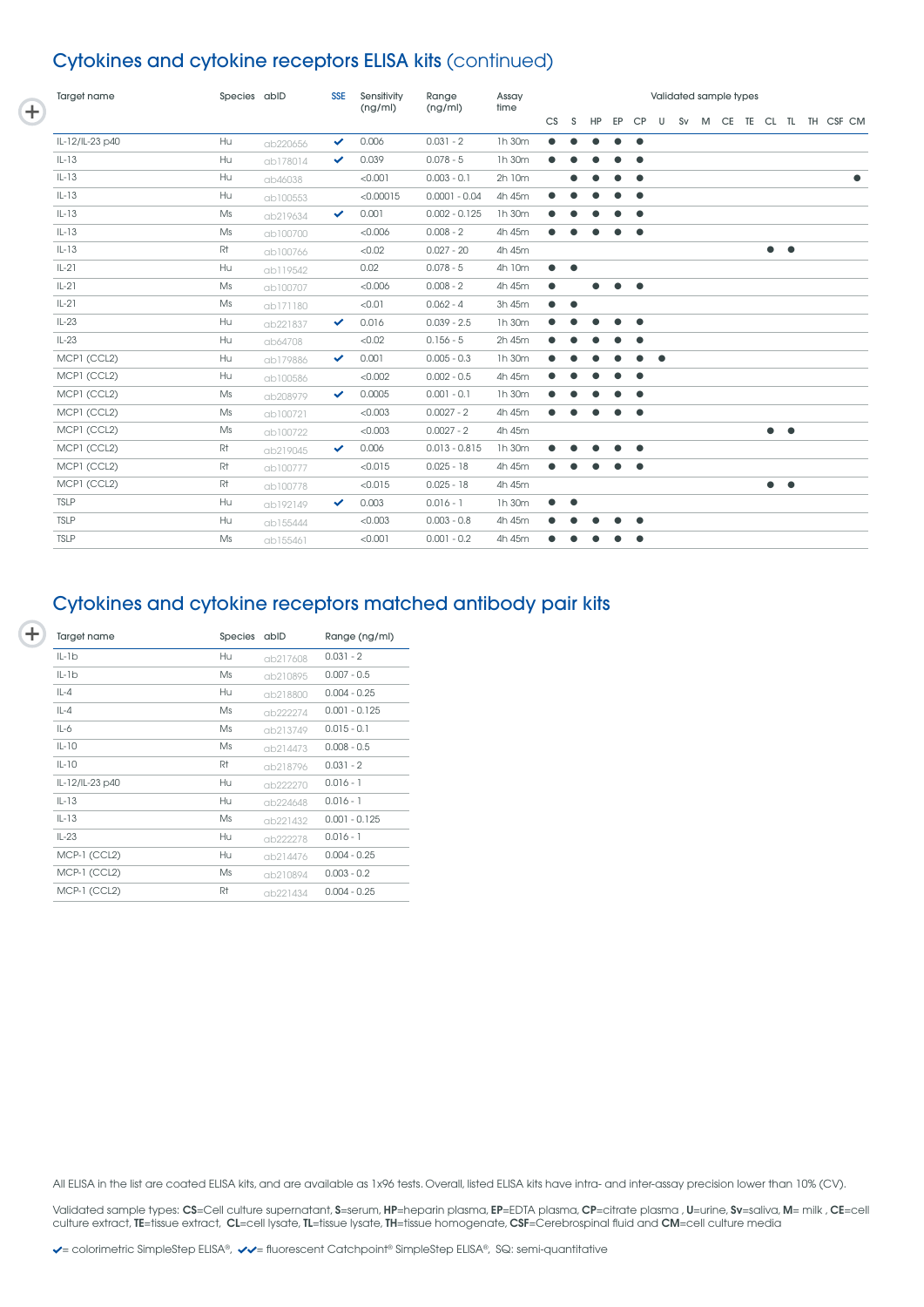#### Immunoglobulin superfamily ELISA kits

| $(+)$ | Target name      | Species abID |          | <b>SSE</b>   | Sensitivity<br>(ng/ml) | Range<br>(ng/ml)       | Assay<br>time |                        |          |                                                                                               |           |     |   |    | Validated sample types |  |  |                         |
|-------|------------------|--------------|----------|--------------|------------------------|------------------------|---------------|------------------------|----------|-----------------------------------------------------------------------------------------------|-----------|-----|---|----|------------------------|--|--|-------------------------|
|       |                  |              |          |              |                        |                        |               | CS.                    | $\sim$ S | HP.                                                                                           | <b>FP</b> | CP. | U | Sv |                        |  |  | M CE TE CL TL TH CSF CM |
|       | CD4              | Hu           | ab234569 | $\checkmark$ | 0.013                  | $0.47 - 30$            | 1h 30m        |                        |          |                                                                                               |           |     |   |    |                        |  |  |                         |
|       | CD <sub>86</sub> | Hu           | ab45921  |              | $0.6$ U/mL             | 1.187 - 38 U/mL 2h 40m |               |                        |          | $\bullet\hspace{0.4cm}\bullet\hspace{0.4cm}\bullet\hspace{0.4cm}\bullet\hspace{0.4cm}\bullet$ |           |     |   |    |                        |  |  |                         |
|       | CD86             | Rt           | ab171388 |              | < 0.01                 | $0.062 - 4$            | 3h 30m        | $\bullet\quadbullet$   |          |                                                                                               |           |     |   |    |                        |  |  |                         |
|       | $LAG-3$          | Hu           | ab193707 |              | 0.045                  | $0.045 - 12$           | 4h 45m        | $\bullet\quad \bullet$ |          | .                                                                                             |           |     |   |    |                        |  |  |                         |

#### MHC class I ELISA kits

| سادا | Target name      | Species abID |          | <b>SSE</b>   | Sensitivity<br>(ng/ml) | Range<br>(ng/ml) | Assay<br>time  |   |  |  |  | Validated sample types |  |  |                                            |
|------|------------------|--------------|----------|--------------|------------------------|------------------|----------------|---|--|--|--|------------------------|--|--|--------------------------------------------|
|      |                  |              |          |              |                        |                  |                |   |  |  |  |                        |  |  | CS S HP EP CP U Sv M CE TE CL TL TH CSF CM |
|      | B <sub>2</sub> M | Hu           | ab181423 | $\checkmark$ | 0.031                  | $0.031 - 2$      | 1h30m <b>.</b> |   |  |  |  |                        |  |  |                                            |
|      | B <sub>2</sub> M | Hu           | ab99977  |              | &0.006                 | $0.015 - 1$      | 4h 45m         | . |  |  |  |                        |  |  |                                            |
|      | B <sub>2</sub> M | Hu           | ab108885 |              | 0.19                   | $-20$            | 4h 00m         | . |  |  |  |                        |  |  |                                            |

#### TIM family ELISA kits

|        | Target name        | Species abID |          | <b>SSE</b> | Sensitivity<br>(ng/ml) | Range<br>(ng/ml) | Assay<br>time |                        |           |                     |           |                       |           |    |   | Validated sample types |       |     |           |           |
|--------|--------------------|--------------|----------|------------|------------------------|------------------|---------------|------------------------|-----------|---------------------|-----------|-----------------------|-----------|----|---|------------------------|-------|-----|-----------|-----------|
| $^{+}$ |                    |              |          |            |                        |                  |               | CS.                    | -S        | <b>HP</b>           | EP.       | <b>CP</b>             | U         | Sv | M | <b>CE</b>              | TE CL | TL. |           | TH CSF CM |
|        | GAL9               | Hu.          | ab213786 |            | < 0.01                 | $0.094 - 6$      | 3h 30m        | $\bullet\quad \bullet$ |           | $\bullet$ $\bullet$ |           |                       |           |    |   |                        |       |     | $\bullet$ |           |
|        | TIM-1 (KIM1)       | Hu           | ab235081 |            | 0.001                  | $0.008 - 0.5$    | 2h 00m        |                        |           |                     |           |                       | $\bullet$ |    |   |                        |       |     |           |           |
|        | TIM-1 (KIM1)       | Ms           | ab213477 | ✓          | 0.001                  | $0.006 - 0.4$    | 1h 30m        | $\bullet\quad\bullet$  |           | $\bullet$           | $\bullet$ | $\bullet\quad\bullet$ |           |    |   |                        |       |     |           |           |
|        | $TIM-1$ ( $KIM1$ ) | Ms           | ab119596 |            | < 0.002                | $0.031 - 2$      | 3h 40m        | $\bullet\quad \bullet$ |           | $\bullet$           | $\bullet$ |                       | $\bullet$ |    |   |                        |       |     | $\bullet$ |           |
|        | $TIM-1$ ( $KIM1$ ) | Rt           | ab119597 |            | < 0.002                | $0.031 - 2$      | 3h 40m        | $\bullet$              | $\bullet$ | $\bullet$           | $\bullet$ |                       | $\bullet$ |    |   |                        |       |     | $\bullet$ |           |
|        | $TIM-3$            | Hu           | ab231932 | ✓          | 0.015                  | $0.078 - 5$      | 1h 30m        | $\bullet$              |           |                     |           |                       | $\bullet$ |    |   | $\bullet$              |       |     |           |           |
|        |                    |              |          |            |                        |                  |               |                        |           |                     |           |                       |           |    |   |                        |       |     |           |           |

#### TIM family matched antibody pair kits

| Target name   | Species abID |          | Range (ng/ml) |
|---------------|--------------|----------|---------------|
| TIM-1 (KIM-1) | Ms           | ab216792 | $0.008 - 0.5$ |

#### TNF and TNF R superfamilies ELISA kits

| Target name     |    |          | <b>SSE</b>   | Sensitivity | Range       | Assay   |                |           |                                                |           |                                                 |                                                                                       |    |           |           |           |                        |          |                                     |
|-----------------|----|----------|--------------|-------------|-------------|---------|----------------|-----------|------------------------------------------------|-----------|-------------------------------------------------|---------------------------------------------------------------------------------------|----|-----------|-----------|-----------|------------------------|----------|-------------------------------------|
|                 |    |          |              |             |             |         | CS <sub></sub> | S.        | HP                                             | EP        | CP                                              | U                                                                                     | Sv | CE        |           |           |                        |          |                                     |
| <b>APRIL</b>    | Hu | ab119505 |              | 0.4         | $0.78 - 50$ | 3h 10m  | $\bullet$      | $\bullet$ | $\bullet$                                      | $\bullet$ |                                                 |                                                                                       |    |           |           |           |                        |          |                                     |
| BAFF            | Hu | ab188391 | ✓            | 0.013       | $0.08 - 5$  | 1h 30m  |                |           |                                                | $\bullet$ | $\bullet$                                       |                                                                                       |    |           |           |           |                        |          |                                     |
| <b>BAFF</b>     | Ms | ab216948 | ✓            | 0.007       | $0.031 - 2$ | 1h 30m  |                | $\bullet$ |                                                |           | $\bullet$                                       |                                                                                       |    |           |           |           |                        |          |                                     |
| BCMA (TNFRSF17) | Hu | ab213840 |              | < 0.01      | $0.031 - 2$ | 3h 30m  |                |           |                                                |           |                                                 |                                                                                       |    |           |           | $\bullet$ |                        |          |                                     |
| BCMA (TNFRSF17) | Ms | ab213893 |              | < 0.01      | $0.031 - 2$ | 3h 30m  | $\bullet$      |           | $\bullet$                                      |           |                                                 |                                                                                       |    |           |           | $\bullet$ |                        |          |                                     |
| CD137           | Hu | ab229892 | ✓            | 0.008       | $0.047 - 3$ | 1h 30m  |                |           |                                                | $\bullet$ | $\bullet$                                       |                                                                                       |    | $\bullet$ |           |           |                        |          |                                     |
| CD137           | Ms | ab205577 | ✓            | 0.014       | $0.078 - 5$ | 1h 30m  |                |           |                                                |           | $\bullet$                                       |                                                                                       |    |           | $\bullet$ |           |                        |          |                                     |
| CD154 (CD40L)   | Hu | ab196268 | ✓            | 0.006       | $0.015 - 1$ | 1h 30m  |                |           |                                                |           |                                                 |                                                                                       |    |           |           |           |                        |          |                                     |
| CD154 (CD40L)   | Hu | ab99991  |              | < 0.006     | $0.008 - 6$ | 4h 45m  |                |           |                                                |           |                                                 |                                                                                       |    |           |           |           |                        |          |                                     |
| CD154 (CD40L)   | Ms | ab119517 |              | 0.14        | $0.31 - 20$ | 3h 30m  |                |           |                                                |           |                                                 |                                                                                       |    |           |           |           |                        |          |                                     |
| CD27 (TNFRSF7)  | Ms | ab233619 | ✓            | 0.011       | $0.031 - 2$ | 1h 30m  |                |           | $\bullet$                                      |           |                                                 |                                                                                       |    |           |           |           |                        |          |                                     |
| CD27 (TNFRSF7)  | Ms | ab213895 |              | < 0.01      | $0.062 - 4$ | 3h 30m  |                |           |                                                |           |                                                 |                                                                                       |    |           |           |           |                        |          |                                     |
| CD40            | Hu | ab210970 | ✓            | 0.005       | $0.031 - 2$ | 1h 30m  |                |           |                                                |           |                                                 |                                                                                       |    |           | $\bullet$ |           |                        |          |                                     |
|                 |    |          | Species abID |             | (ng/ml)     | (ng/ml) | time           |           | $\bullet\quad\bullet$<br>$\bullet\quad\bullet$ | $\bullet$ | $\bullet$<br>$\bullet$<br>$\bullet\quad\bullet$ | $\bullet$<br>$\bullet$<br>$\bullet$<br>$\bullet\quad\bullet$<br>$\bullet\quad\bullet$ |    | M         |           | $\bullet$ | Validated sample types | TE CL TL | TH CSF CM<br>$\bullet$<br>$\bullet$ |

All ELISA in the list are coated ELISA kits, and are available as 1x96 tests. Overall, listed ELISA kits have intra- and inter-assay precision lower than 10% (CV).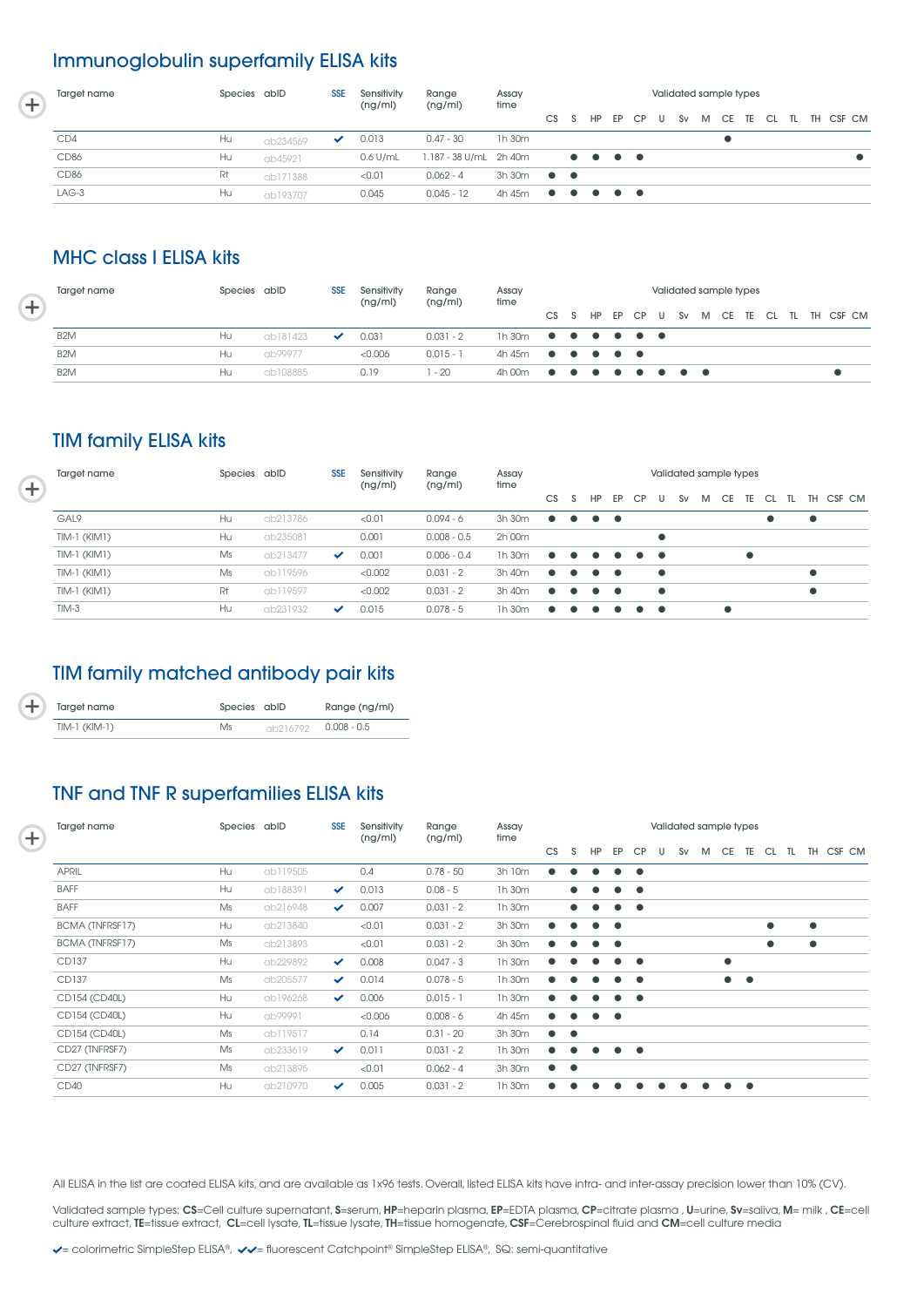#### TNF and TNF R superfamilies ELISA kits (continued)

 $($ 

 $\bigoplus$ 

| Target name     | Species abID   |          | <b>SSE</b>   | Sensitivity<br>(ng/ml) | Range<br>(ng/ml) | Assay<br>time | Validated sample types |           |           |           |           |           |  |           |           |           |           |           |                    |
|-----------------|----------------|----------|--------------|------------------------|------------------|---------------|------------------------|-----------|-----------|-----------|-----------|-----------|--|-----------|-----------|-----------|-----------|-----------|--------------------|
|                 |                |          |              |                        |                  |               | <b>CS</b>              | S         | HP        | EP        | <b>CP</b> | U         |  | Sv M CE   |           |           |           |           | TE CL TL TH CSF CM |
| CD40            | Hu             | ab99990  |              | < 0.05                 | $0.055 - 40$     | 4h 45m        | $\bullet$              | $\bullet$ | $\bullet$ | $\bullet$ | $\bullet$ |           |  |           |           |           |           |           |                    |
| CD40            | Hu             | ab119516 |              | 0.001                  | $0.007 - 0.5$    | 3h 30m        |                        |           |           | $\bullet$ |           |           |  |           |           |           |           |           |                    |
| CD40            | Ms             | ab206307 | $\checkmark$ | 0.01                   | $0.062 - 4$      | 1h 30m        |                        |           |           |           | $\bullet$ | $\bullet$ |  | $\bullet$ | $\bullet$ |           |           |           |                    |
| CD40            | Ms             | ab100674 |              | < 0.003                | $0.002 - 1.5$    | 4h 45m        | ●                      |           |           | $\bullet$ | $\bullet$ |           |  |           |           |           |           |           |                    |
| CD70            | Ms             | ab213854 |              | < 0.010                | $0.031 - 2$      | 3h 30m        | $\bullet$              |           |           | $\bullet$ |           |           |  |           |           | $\bullet$ |           | $\bullet$ |                    |
| GITR (TNFRSF18) | Hu             | ab100527 |              | 0.015                  | $0.014 - 10$     | 4h 45m        | $\bullet$              | $\bullet$ | $\bullet$ | $\bullet$ | $\bullet$ |           |  |           |           |           |           |           |                    |
| GITR (TNFRSF18) | Hu             | ab100528 |              | 0.015                  | $0.014 - 10$     | 4h 45m        |                        |           |           |           |           |           |  | $\bullet$ | $\bullet$ |           |           |           |                    |
| GITRL           | Hu             | ab113323 |              | < 0.025                | $0.041 - 10$     | 4h 45m        |                        |           |           |           | $\bullet$ |           |  |           |           |           |           |           |                    |
| HVEM (TNFRSF14) | Hu             | ab216950 | $\checkmark$ | 0.009                  | $0.031 - 2$      | 1h 30m        |                        |           |           |           | $\bullet$ |           |  | $\bullet$ | $\bullet$ |           |           |           |                    |
| HVEM (TNFRSF14) | Hu             | ab113335 |              | < 0.03                 | $0.033 - 8$      | 4h 45m        |                        |           |           |           | $\bullet$ |           |  |           |           |           |           |           |                    |
| HVEM (TNFRSF14) | Ms             | ab213892 |              | < 0.001                | $0.016 - 1$      | 3h 30m        | $\bullet$              |           | $\bullet$ | $\bullet$ |           |           |  |           |           | $\bullet$ |           | $\bullet$ |                    |
| OX40 (CD134)    | Hu             | ab231926 | $\checkmark$ | 0.023                  | $0.047 - 3$      | 1h 30m        | $\bullet$              | $\bullet$ | $\bullet$ | $\bullet$ | $\bullet$ |           |  | $\bullet$ | $\bullet$ |           |           |           |                    |
| OX40 (CD134)    | Hu             | ab119510 |              | 0.002                  | $0.078 - 5$      | 3h 10m        | $\bullet$              | $\bullet$ |           |           |           |           |  |           |           |           |           |           |                    |
| OX40 (CD134)    | Ms             | ab213894 |              | < 0.010                | $0.031 - 2$      | 3h 30m        |                        |           | $\bullet$ | $\bullet$ |           |           |  |           |           | $\bullet$ |           | $\bullet$ |                    |
| OX40L (TNFSF4)  | Hu             | ab213842 |              | < 0.010                | $0.156 - 10$     | 3h 30m        |                        |           |           | $\bullet$ |           |           |  |           |           |           |           | $\bullet$ |                    |
| OX40L (TNFSF4)  | Ms             | ab193729 |              | 0.03                   | $0.03 - 8$       | 4h 45m        | ●                      |           |           | $\bullet$ | $\bullet$ |           |  |           |           |           |           |           |                    |
| TNF alpha       | Hu             | ab181421 | ✓            | 0.014                  | $0.031 - 2$      | 1h 30m        |                        |           |           |           | $\bullet$ |           |  |           |           |           |           |           | $\bullet$          |
| TNF alpha       | Hu             | ab229399 | ンン           | 0.002                  | $0.004 - 8$      | 1h 30m        | $\bullet$              |           |           |           | $\bullet$ |           |  |           |           |           |           |           |                    |
| TNF alpha       | Hu             | ab46087  |              | < 0.010                | $0.025 - 0.8$    | 3h 40m        | $\bullet$              | $\bullet$ | $\bullet$ | $\bullet$ | $\bullet$ |           |  |           |           |           |           |           |                    |
| TNF alpha       | Hu             | ab100654 |              | < 0.030                | $0.024 - 6$      | 4h 45m        | $\bullet$              |           |           |           | $\bullet$ |           |  |           |           |           |           |           |                    |
| TNF alpha       | Hu             | ab108908 |              | 0.016                  | $0.016 - 1$      | 5h 00m        |                        |           |           | ●         | $\bullet$ |           |  |           |           |           |           |           |                    |
| TNF alpha       | $\mathsf{Ms}$  | ab208348 | $\checkmark$ | < 0.009                | $0.047 - 3$      | 1h 30m        |                        |           |           |           | $\bullet$ |           |  |           |           |           |           |           |                    |
| TNF alpha       | Ms             | ab229393 | $\checkmark$ | 0.008                  | $0.011 - 6$      | 1h 30m        |                        |           |           |           | $\bullet$ |           |  |           |           |           |           |           |                    |
| TNF alpha       | Ms             | ab100747 |              | < 0.06                 | $0.094 - 6$      | 4h 45m        | $\bullet$              |           | $\bullet$ | $\bullet$ | $\bullet$ |           |  |           |           |           |           |           |                    |
| TNF alpha       | $\mathsf{Ms}$  | ab46105  |              | < 0.025                | $0.031 - 1$      | 3h 45m        |                        | $\bullet$ |           |           |           |           |  |           |           |           |           |           | $\bullet$          |
| TNF alpha       | $R+$           | ab100785 |              | < 0.025                | $0.082 - 20$     | 4h 45m        |                        |           |           |           |           |           |  |           |           | $\bullet$ | $\bullet$ |           |                    |
| TNF alpha       | Rt             | ab46070  |              | < 0.015                | $0.031 - 1$      | 3h 45m        | $\bullet$              | $\bullet$ |           |           |           |           |  |           |           |           |           |           |                    |
| TNF alpha       | $\mathbb{R}^+$ | ab100784 |              | < 0.025                | $0.082 - 20$     | 4h 45m        |                        |           |           |           | $\bullet$ |           |  |           |           |           |           |           |                    |
| <b>TNFRII</b>   | Hu             | ab100643 |              | < 0.005                | $0.003 - 2$      | 4h 45m        |                        |           |           |           | $\bullet$ |           |  |           |           |           |           |           |                    |
| <b>TNFRII</b>   | Ms             | ab202412 | ✓            | 0.001                  | $0.006 - 0.4$    | 1h 30m        |                        |           |           |           | $\bullet$ |           |  |           |           |           |           |           |                    |
| <b>TWEAK</b>    | Ms             | ab113320 |              | < 0.0003               | $0.0003 - 0.2$   | 4h 45m        |                        |           |           |           | $\bullet$ |           |  |           |           |           |           |           |                    |
| <b>TWEAK</b>    | Rt             | ab213915 |              | < 0.01                 | $0.015 - 1$      | 3h 30m        | $\bullet$              | $\bullet$ | $\bullet$ | $\bullet$ |           |           |  |           |           | $\bullet$ |           | $\bullet$ |                    |

#### TNF and TNF R superfamilies matched antibody pair kits

| Target name     | Species abID |          | Range (ng/ml) |
|-----------------|--------------|----------|---------------|
| CD137           | Ms           | ab216788 | $0.031 - 2$   |
| CD40            | Hu           | ab216055 | $0.016 - 1$   |
| CD40            | Ms           | ab213469 | $0.016 - 1$   |
| HVEM (TNFRSF14) | Hu           | ab220130 | $0.008 - 0.5$ |
| TNF alpha       | Ms           | ab212073 | $0.008 - 0.5$ |
| <b>TNF RII</b>  | Ms           | ab214482 | $0.008 - 0.5$ |

All ELISA in the list are coated ELISA kits, and are available as 1x96 tests. Overall, listed ELISA kits have intra- and inter-assay precision lower than 10% (CV).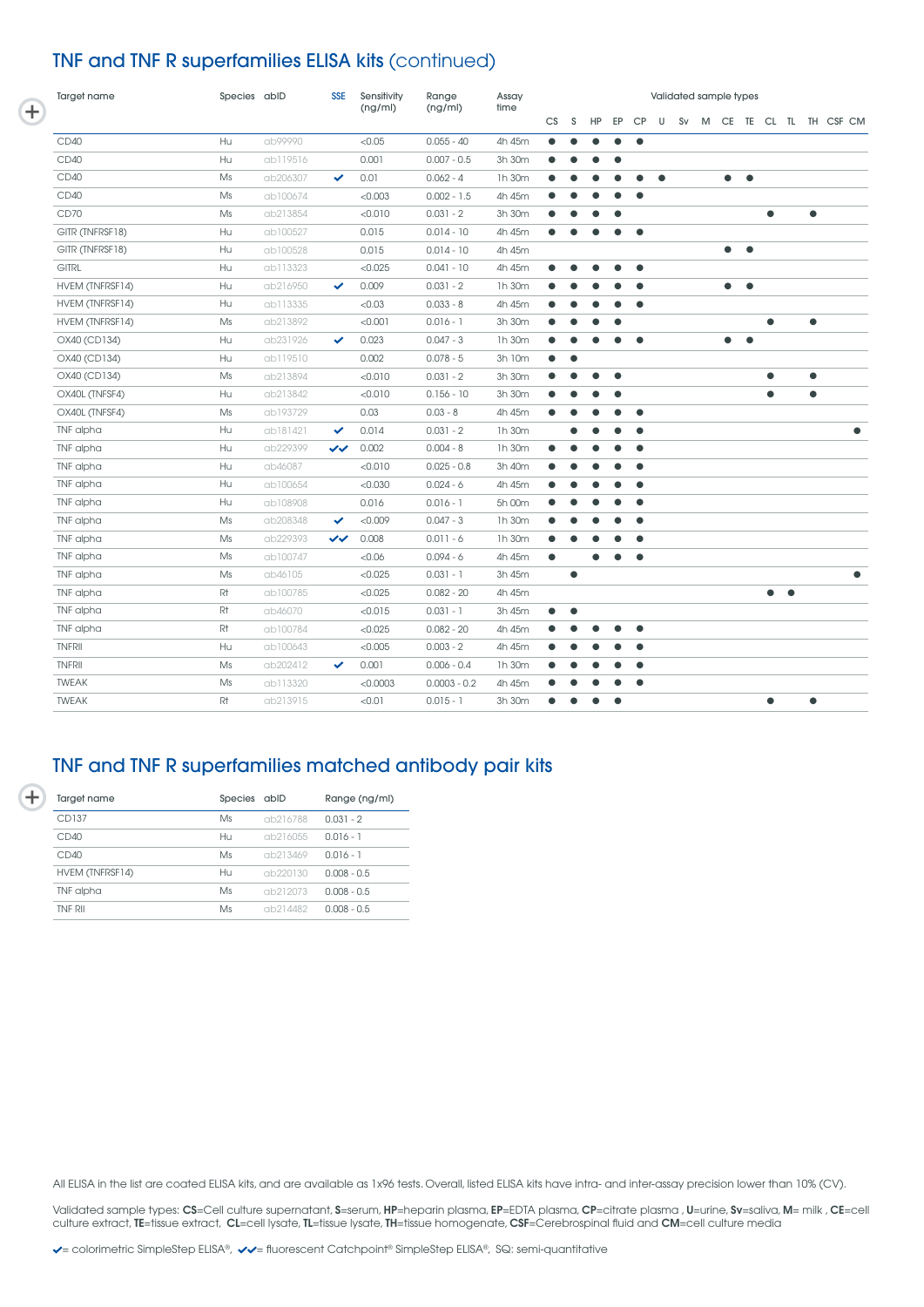#### VEGF and receptor ELISA kits

| $^+$        | Target name        | Species ablD |          | <b>SSE</b>   | Sensitivity<br>(ng/ml) | Range<br>(ng/ml) | Assay<br>time |           | Validated sample types |           |           |                       |   |    |                       |           |           |    |                       |  |           |
|-------------|--------------------|--------------|----------|--------------|------------------------|------------------|---------------|-----------|------------------------|-----------|-----------|-----------------------|---|----|-----------------------|-----------|-----------|----|-----------------------|--|-----------|
|             |                    |              |          |              |                        |                  |               | <b>CS</b> | S                      | <b>HP</b> | EP        | <b>CP</b>             | U | Sv |                       | M CE      | TE        | CL | TL T                  |  | TH CSF CM |
| <b>VGEF</b> |                    | Hu           | ab222510 | $\checkmark$ | 0.003                  | $0.012 - 0.8$    | 1h 30m        | $\bullet$ |                        | ●         | ●         | $\bullet$             |   |    | $\bullet\quad\bullet$ |           |           |    |                       |  |           |
| <b>VGEF</b> |                    | Hu           | ab100662 |              | < 0.01                 | $0.008 - 6$      | 4h 45m        | $\bullet$ | $\bullet$              | $\bullet$ |           | $\bullet\quad\bullet$ |   |    |                       |           |           |    |                       |  |           |
| <b>VGEF</b> |                    | Hu           | ab100663 |              | < 0.01                 | $0.008 - 6$      | 4h 45m        |           |                        |           |           |                       |   |    |                       |           |           |    | $\bullet\quad\bullet$ |  |           |
| VGEF        |                    | Hu           | ab119566 |              | 0.008                  | $0.016 - 1$      | 4h 30m        | $\bullet$ |                        |           | $\bullet$ | $\bullet$             |   |    |                       |           |           |    |                       |  |           |
| <b>VGEF</b> |                    | Ms           | ab100751 |              | < 0.002                | $0.004 - 1$      | 4h 45m        | $\bullet$ | $\bullet$              | $\bullet$ |           | $\bullet\quad\bullet$ |   |    |                       |           |           |    |                       |  |           |
| <b>VGEF</b> |                    | Ms           | ab209882 | ✓            | 0.0003                 | $0.006 - 0.37$   | 1h 30m        | $\bullet$ |                        |           |           |                       |   |    |                       | $\bullet$ | $\bullet$ |    |                       |  |           |
| <b>VGEF</b> |                    | Ms           | ab100752 |              | < 0.002                | $0.004 - 1$      | 4h 45m        |           |                        |           |           |                       |   |    |                       |           |           |    | $\bullet\quad\bullet$ |  |           |
| VGEF        |                    | Ms           | ab119565 |              | 0.02                   | $0.062 - 4$      | 4h 30m        | $\bullet$ | $\bullet$              |           | $\bullet$ |                       |   |    |                       |           |           |    |                       |  |           |
| <b>VGEF</b> |                    | Rt           | ab100786 |              | 0.002                  | $0.0008 - 0.2$   | 4h 45m        | $\bullet$ | $\bullet$              | $\bullet$ |           | $\bullet\quad\bullet$ |   |    |                       |           |           |    |                       |  |           |
| <b>VGEF</b> |                    | Rt           | ab100787 |              | 0.002                  | $0.0008 - 0.2$   | 4h 45m        |           |                        |           |           |                       |   |    |                       |           |           |    | $\bullet\quad\bullet$ |  |           |
|             | VGEF <sub>R2</sub> | Hu           | ab213476 | ✓            | 0.01                   | $0.117 - 7.5$    | 1h 30m        |           |                        |           | $\bullet$ | $\bullet$             |   |    |                       |           |           |    |                       |  |           |

#### VEGF and receptor matched antibody pair kits

| ÷ | Target name         | Species abID |             | Range (ng/ml) |
|---|---------------------|--------------|-------------|---------------|
|   | <b>VEGF</b>         | Ms           | $0$ h220118 | $0.008 - 0.5$ |
|   | VEGF R <sub>2</sub> | Hu           | (b221427)   | $0.062 - 4$   |

#### Other protein and enzyme ELISA kits

| Target name                 | Species abID    |          | <b>SSE</b>   | Sensitivity<br>(ng/ml) | Range<br>(ng/ml) | Assay<br>time |                | Validated sample types |           |           |           |   |    |   |           |           |           |    |           |           |
|-----------------------------|-----------------|----------|--------------|------------------------|------------------|---------------|----------------|------------------------|-----------|-----------|-----------|---|----|---|-----------|-----------|-----------|----|-----------|-----------|
|                             |                 |          |              |                        |                  |               | CS <sub></sub> | S                      | <b>HP</b> | EP        | <b>CP</b> | U | Sv | M | CE        | TE        | CL        | TL |           | TH CSF CM |
| Arginase 1                  | Hu              | ab230930 | $\checkmark$ | 0.017                  | $0.187 - 12$     | 1h 30m        |                |                        |           |           |           |   |    |   |           | $\bullet$ |           |    |           |           |
| Arginase 1                  | $R+$            | ab231923 | $\checkmark$ | 0.022                  | $0.156 - 10$     | 1h 30m        |                |                        |           |           |           |   |    |   |           | $\bullet$ |           |    |           |           |
| CD <sub>26</sub>            | Hu              | ab119513 |              | 0.007                  | $0.015 - 0.5$    | 4h 15m        | $\bullet$      | $\bullet$              |           |           |           |   |    |   |           |           |           |    |           |           |
| CD26                        | Ms              | ab155455 |              | < 0.45                 | $0.41 - 100$     | 4h 45m        |                |                        |           |           | $\bullet$ |   |    |   |           |           |           |    |           |           |
| CD73                        | Hu              | ab213761 |              | < 0.01                 | $0.031 - 2$      | 3h 30m        | $\bullet$      | $\bullet$              | $\bullet$ | $\bullet$ |           |   |    |   |           |           | $\bullet$ |    | $\bullet$ |           |
| Granzyme B                  | Hu              | ab235635 | $\checkmark$ | 0.106                  | $0.156 - 10$     | 1h 30m        |                |                        | $\bullet$ |           | $\bullet$ |   |    |   |           |           |           |    |           |           |
| Granzyme B                  | Hu              | ab46142  |              | < 0.02                 | $0.031 - 1$      | 3h 45m        |                | $\bullet$              |           |           | $\bullet$ |   |    |   |           |           |           |    |           |           |
| L Selectin                  | Hu              | ab45917  |              | <1                     | $1.6 - 60$       | 1h 45m        |                | $\bullet$              |           | $\bullet$ | $\bullet$ |   |    |   |           |           |           |    |           | $\bullet$ |
| L Selectin                  | Ms              | ab199085 | $\checkmark$ | < 0.001                | $0.015 - 1$      | 1h 30m        | $\bullet$      | $\bullet$              |           |           | $\bullet$ |   |    |   | $\bullet$ |           |           |    |           |           |
| L Selectin                  | Ms              | ab155448 |              | < 0.035                | $0.041 - 10$     | 4h 45m        |                |                        | $\bullet$ | $\bullet$ | $\bullet$ |   |    |   |           |           |           |    |           |           |
| L Selectin                  | Rt              | ab100776 |              | < 0.006                | $0.008 - 6$      | 4h 45m        |                |                        |           |           | $\bullet$ |   |    |   |           |           |           |    |           |           |
| Perforin                    | Hu              | ab46068  |              | < 0.04                 | $0.062 - 2$      | 2h 50m        | $\bullet$      |                        |           |           |           |   |    |   |           |           |           |    |           |           |
| STAT3                       | Hu              | ab176655 | $\checkmark$ | 15000                  | SQ               | 1h 30m        |                |                        |           |           |           |   |    |   |           |           |           |    |           |           |
| STAT3 (pY705)               | Hu              | ab176654 | $\checkmark$ | 30000                  | SQ               | 1h 30m        |                |                        |           |           |           |   |    |   |           |           | $\bullet$ |    |           |           |
| STAT3 (pY705)               | Hu, Ms,<br>$R+$ | ab126458 |              | SQ                     | SQ               | 5h 00m        |                |                        |           |           |           |   |    |   |           |           | $\bullet$ |    |           |           |
| $STAT3$ ( $pY705$ ) + total | Hu              | ab176666 | $\checkmark$ | SQ                     | SQ               | 1h 30m        |                |                        |           |           |           |   |    |   |           |           | $\bullet$ |    |           |           |
| STAT3 (pY705) + total       | Hu, Ms,<br>Rt   | ab126459 |              | SQ                     | SQ               | 5h 00m        |                |                        |           |           |           |   |    |   |           |           | $\bullet$ |    |           |           |

#### Other protein and enzyme matched antibody pair kits

| Target name        | Species abID |          | Range (ng/ml) |
|--------------------|--------------|----------|---------------|
| L-selectin (CD62L) | Ms.          | ab216050 | $0.031 - 2$   |

 $\bigoplus$ 

All ELISA in the list are coated ELISA kits, and are available as 1x96 tests. Overall, listed ELISA kits have intra- and inter-assay precision lower than 10% (CV).

Validated sample types: CS=Cell culture supernatant, S=serum, HP=heparin plasma, EP=EDTA plasma, CP=citrate plasma , U=urine, Sv=saliva, M= milk , CE=cell culture extract, TE=tissue extract, CL=cell lysate, TL=tissue lysate, TH=tissue homogenate, CSF=Cerebrospinal fluid and CM=cell culture media

= colorimetric SimpleStep ELISA®, = fluorescent Catchpoint® SimpleStep ELISA®, SQ: semi-quantitative